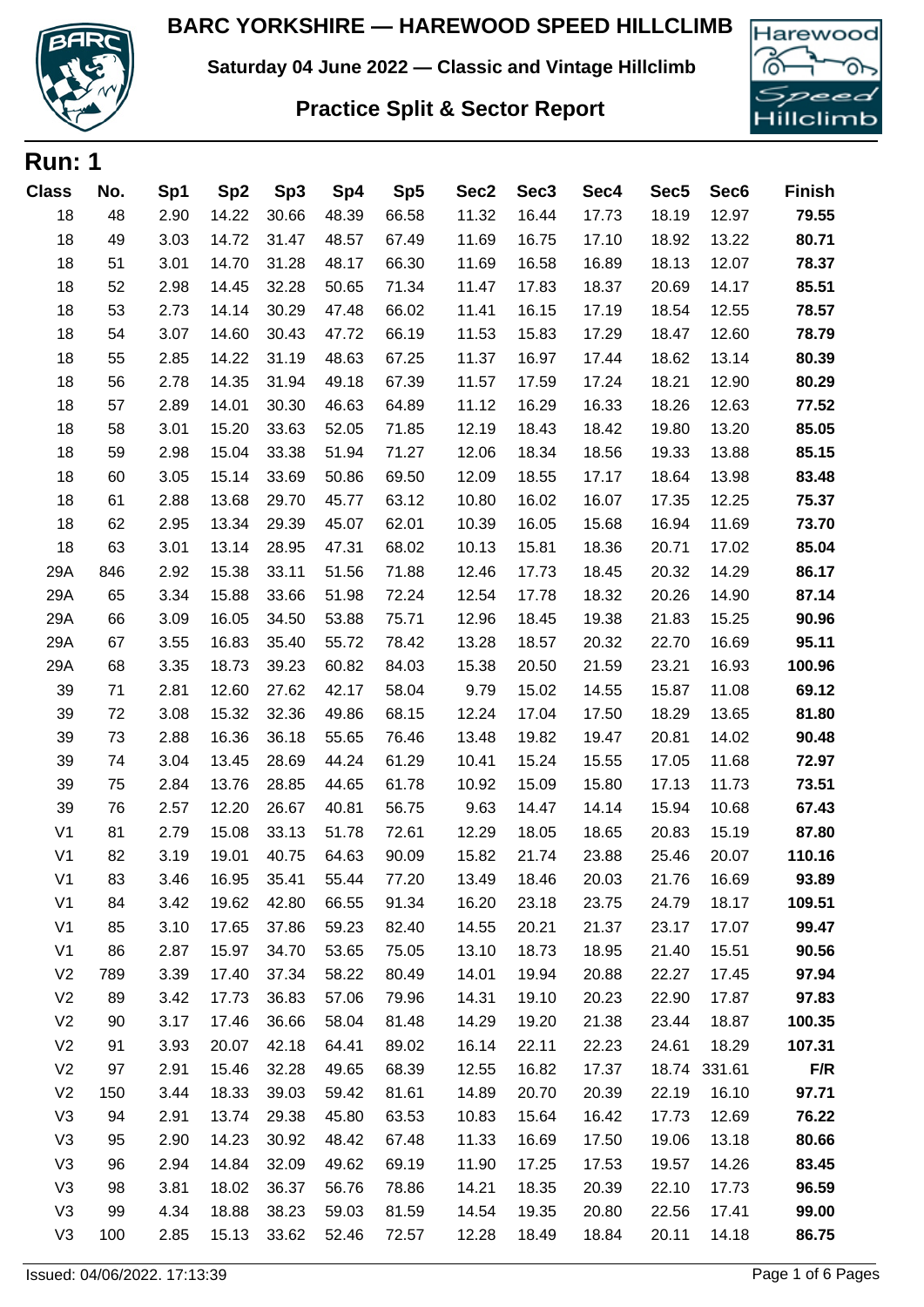| 93.46      | 16.29  | 21.38 | 19.44 | 19.80 | 13.26 | 77.17 | 55.79 | 36.35 | 16.55 | 3.29 | 102 | V4             |
|------------|--------|-------|-------|-------|-------|-------|-------|-------|-------|------|-----|----------------|
| 84.40      | 14.11  | 19.87 | 17.87 | 17.56 | 12.07 | 70.29 | 50.42 | 32.55 | 14.99 | 2.92 | 104 | V <sub>5</sub> |
| 101.34     | 17.16  | 23.87 | 21.19 | 21.26 | 14.66 | 84.18 | 60.31 | 39.12 | 17.86 | 3.20 | 108 | V <sub>6</sub> |
| 88.18      | 14.68  | 20.28 | 18.71 | 18.35 | 13.13 | 73.50 | 53.22 | 34.51 | 16.16 | 3.03 | 109 | V <sub>6</sub> |
| 90.53      | 15.02  | 20.77 | 19.39 | 18.95 | 13.54 | 75.51 | 54.74 | 35.35 | 16.40 | 2.86 | 133 | V <sub>6</sub> |
| 90.10      | 16.03  | 20.76 | 19.07 | 18.65 | 12.79 | 74.07 | 53.31 | 34.24 | 15.59 | 2.80 | 110 | V <sub>7</sub> |
| 107.09     | 18.77  | 23.94 | 23.11 | 21.01 | 16.02 | 88.32 | 64.38 | 41.27 | 20.26 | 4.24 | 811 | V <sub>8</sub> |
| 90.77      | 19.15  | 21.08 | 17.60 | 16.95 | 12.67 | 71.62 | 50.54 | 32.94 | 15.99 | 3.32 | 814 | V <sub>8</sub> |
| 109.38     | 19.56  | 25.86 | 23.28 | 20.14 | 16.70 | 89.82 | 63.96 | 40.68 | 20.54 | 3.84 | 80  | V <sub>8</sub> |
| 97.52      | 16.81  | 22.80 | 20.68 | 19.75 | 14.41 | 80.71 | 57.91 | 37.23 | 17.48 | 3.07 | 111 | V <sub>8</sub> |
| 90.08      | 15.30  | 21.52 | 19.19 | 18.08 | 12.95 | 74.78 | 53.26 | 34.07 | 15.99 | 3.04 | 113 | V <sub>8</sub> |
| 85.49      | 14.51  | 19.62 | 17.77 | 17.39 | 12.84 | 70.98 | 51.36 | 33.59 | 16.20 | 3.36 | 114 | V <sub>8</sub> |
| 97.29      | 16.96  | 22.84 | 20.77 | 19.06 | 14.49 | 80.33 | 57.49 | 36.72 | 17.66 | 3.17 | 116 | V <sub>8</sub> |
| 84.36      | 14.72  | 19.81 | 17.50 | 17.07 | 12.10 | 69.64 | 49.83 | 32.33 | 15.26 | 3.16 | 118 | V <sub>8</sub> |
| 87.05      | 14.82  | 20.41 | 18.46 | 17.89 | 12.50 | 72.23 | 51.82 | 33.36 | 15.47 | 2.97 | 823 | V9             |
| 81.64      | 14.31  | 19.30 | 17.07 | 16.21 | 11.62 | 67.33 | 48.03 | 30.96 | 14.75 | 3.13 | 829 | V9             |
| 87.81      | 14.89  | 20.29 | 19.44 | 17.73 | 12.61 | 72.92 | 52.63 | 33.19 | 15.46 | 2.85 | 117 | V9             |
| 80.00      | 13.11  | 18.84 | 16.84 | 16.85 | 11.61 | 66.89 | 48.05 | 31.21 | 14.36 | 2.75 | 122 | V9             |
| 95.44      | 15.93  | 21.85 | 20.57 | 19.93 | 14.21 | 79.51 | 57.66 | 37.09 | 17.16 | 2.95 | 123 | V9             |
| 96.26      | 16.43  | 22.96 | 20.01 | 18.97 | 14.36 | 79.83 | 56.87 | 36.86 | 17.89 | 3.53 | 124 | V9             |
| 87.83      | 15.21  | 20.23 | 18.30 | 17.81 | 13.15 | 72.62 | 52.39 | 34.09 | 16.28 | 3.13 | 125 | V9             |
| 91.96      | 15.61  | 20.85 | 19.28 | 19.10 | 13.89 | 76.35 | 55.50 | 36.22 | 17.12 | 3.23 | 126 | V9             |
| 82.92      | 13.41  | 19.27 | 17.82 | 17.70 | 11.80 | 69.51 | 50.24 | 32.42 | 14.72 | 2.92 | 127 | V9             |
| 94.14      | 15.03  | 21.51 | 20.57 | 20.04 | 13.92 | 79.11 | 57.60 | 37.03 | 16.99 | 3.07 | 128 | V <sub>9</sub> |
| 79.84      | 13.76  | 19.38 | 16.52 | 15.95 | 11.29 | 66.08 | 46.70 | 30.18 | 14.23 | 2.94 | 129 | V <sub>9</sub> |
| 81.38      | 13.36  | 19.32 | 17.37 | 17.01 | 11.50 | 68.02 | 48.70 | 31.33 | 14.32 | 2.82 | 836 | V10            |
| 86.42      | 14.59  | 20.40 | 18.51 | 17.47 | 12.49 | 71.83 | 51.43 | 32.92 | 15.45 | 2.96 | 132 | V10            |
| 88.59      | 14.25  | 20.97 | 19.47 | 18.09 | 12.66 | 74.34 | 53.37 | 33.90 | 15.81 | 3.15 | 134 | V10            |
| 91.58      | 14.66  | 21.34 | 19.70 | 19.66 | 13.24 | 76.92 | 55.58 | 35.88 | 16.22 | 2.98 | 135 | V10            |
| 79.03      | 13.27  | 18.21 | 16.66 | 16.92 | 11.28 | 65.76 | 47.55 | 30.89 | 13.97 | 2.69 | 136 | V10            |
| 87.66      | 14.30  | 20.11 | 19.12 | 18.41 | 12.86 | 73.36 | 53.25 | 34.13 | 15.72 | 2.86 | 137 | V10            |
| 91.60      | 14.98  | 21.80 | 19.63 | 18.95 | 13.21 | 76.62 | 54.82 | 35.19 | 16.24 | 3.03 | 138 | V10            |
| 91.38      | 15.27  | 20.95 | 19.78 | 18.87 | 13.53 | 76.11 | 55.16 | 35.38 | 16.51 | 2.98 | 139 | V10            |
| 97.65      | 17.02  | 23.02 | 20.25 | 20.26 | 13.39 | 80.63 | 57.61 | 37.36 | 17.10 | 3.71 | 140 | V10            |
| 87.54      | 14.71  | 20.12 | 18.06 | 19.54 | 12.21 | 72.83 | 52.71 | 34.65 | 15.11 | 2.90 | 141 | V10            |
| 87.94      | 15.56  | 20.75 | 18.10 | 18.15 | 12.14 | 72.38 | 51.63 | 33.53 | 15.38 | 3.24 | 105 | V11            |
| 84.68      | 13.76  | 20.28 | 18.16 | 17.23 | 12.39 | 70.92 | 50.64 | 32.48 | 15.25 | 2.86 | 106 | V11            |
| 87.27      | 15.19  | 20.16 | 19.61 | 17.44 | 11.94 | 72.08 | 51.92 | 32.31 | 14.87 | 2.93 | 146 | V11            |
| 79.82      | 13.87  | 18.11 | 17.17 | 16.89 | 11.01 | 65.95 | 47.84 | 30.67 | 13.78 | 2.77 | 147 | V11            |
| 95.72      | 16.18  | 22.14 | 20.80 | 19.22 | 14.10 | 79.54 | 57.40 | 36.60 | 17.38 | 3.28 | 849 | V13            |
| 85.03      | 14.62  | 20.62 | 17.59 | 17.07 | 12.13 | 70.41 | 49.79 | 32.20 | 15.13 | 3.00 | 115 | V13            |
| 113.71     | 24.71  | 26.64 | 22.53 | 20.41 | 16.00 | 89.00 | 62.36 | 39.83 | 19.42 | 3.42 | 149 | V13            |
| 92.55      | 15.83  | 20.56 | 20.90 | 18.54 | 13.25 | 76.72 | 56.16 | 35.26 | 16.72 | 3.47 | 151 | V13            |
| <b>DNF</b> | 126.38 | 20.83 | 19.31 | 18.14 | 12.55 | 73.62 | 52.79 | 33.48 | 15.34 | 2.79 | 153 | V13            |
| 86.26      | 14.53  | 20.07 | 18.41 | 17.89 | 12.20 | 71.73 | 51.66 | 33.25 | 15.36 | 3.16 | 857 | V14            |
| 83.33      | 13.75  | 20.57 | 17.47 | 17.22 | 11.41 | 69.58 | 49.01 | 31.54 | 14.32 | 2.91 | 155 | V14            |
| 95.34      | 16.46  | 21.87 | 21.47 | 19.13 | 13.44 | 78.88 | 57.01 | 35.54 | 16.41 | 2.97 | 156 | V14            |
| 85.62      | 14.11  | 20.26 | 17.95 | 18.05 | 12.43 | 71.51 | 51.25 | 33.30 | 15.25 | 2.82 | 157 | V14            |
| 91.48      | 12.63  | 17.93 | 16.21 | 31.02 | 10.57 | 78.85 | 60.92 | 44.71 | 13.69 | 3.12 | 158 | V14            |
| 87.07      | 13.96  | 19.23 | 17.54 | 19.28 | 13.68 | 73.11 | 53.88 | 36.34 | 17.06 | 3.38 | 160 | V14            |
| 104.52     | 17.98  | 23.73 | 22.72 | 20.21 | 15.50 | 86.54 | 62.81 | 40.09 | 19.88 | 4.38 | 162 | V15            |
| 94.43      | 26.75  | 18.90 | 16.68 | 16.94 | 12.46 | 67.68 | 48.78 | 32.10 | 15.16 | 2.70 | 163 | V15            |
|            |        |       |       |       |       |       |       |       |       |      |     |                |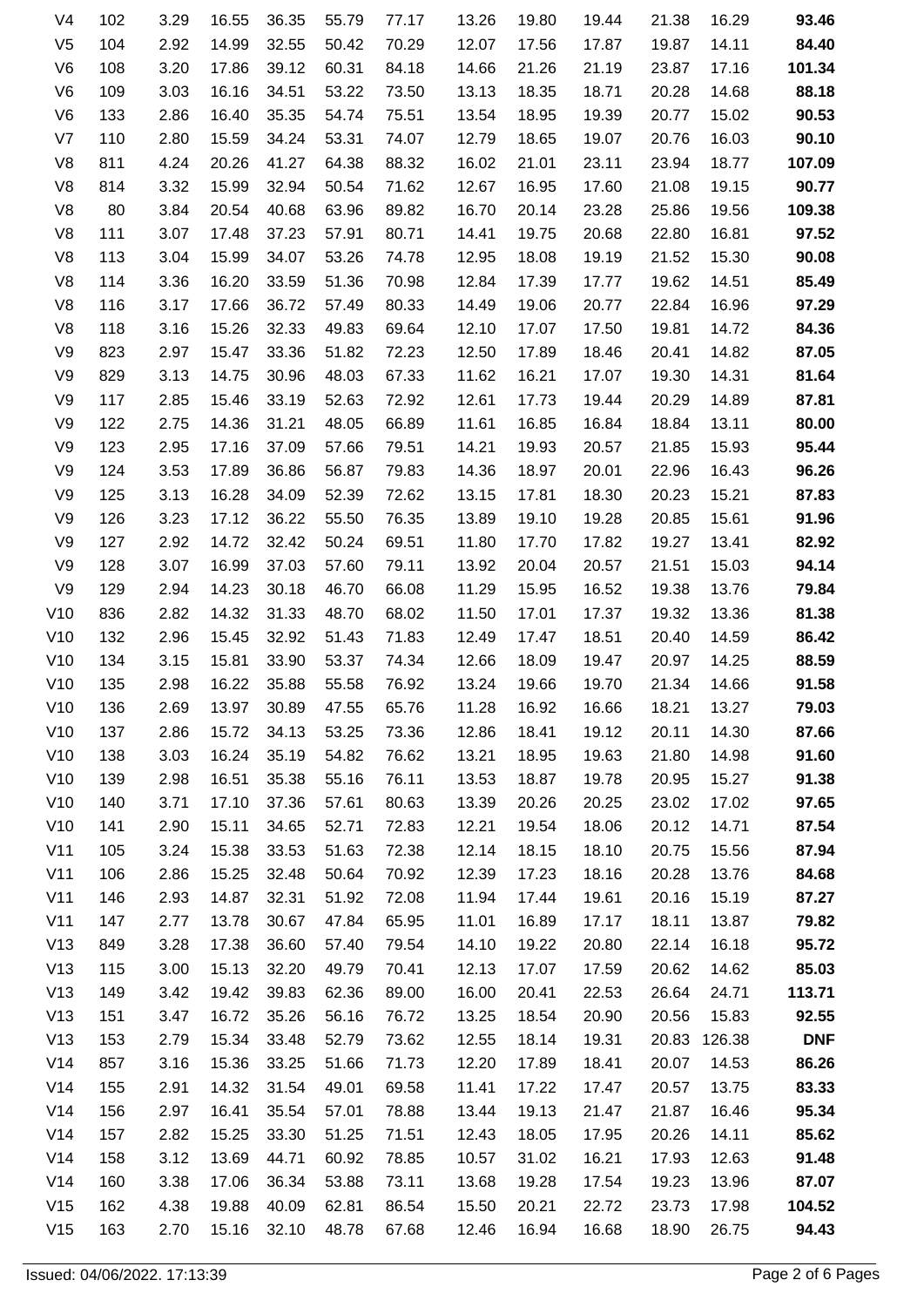| V15             | 164 | 2.71 | 13.93 | 30.55 | 47.29 | 65.16 | 11.22 | 16.62 | 16.74 | 17.87 | 12.62 | 77.78 |
|-----------------|-----|------|-------|-------|-------|-------|-------|-------|-------|-------|-------|-------|
| V15             | 165 | 2.80 | 14.68 | 31.68 | 48.69 | 67.62 | 11.88 | 17.00 | 17.01 | 18.93 | 13.11 | 80.73 |
| V16             | 168 | 2.66 | 12.78 | 27.56 | 43.25 | 60.03 | 10.12 | 14.78 | 15.69 | 16.78 | 11.72 | 71.75 |
| V16             | 169 | 0.00 |       |       |       |       | n/a   | n/a   | n/a   | n/a   | n/a   | 86.86 |
| C <sub>19</sub> | 185 | 2.90 | 13.64 |       | 16.69 | 36.84 | 10.74 | n/a   | n/a   | 20.15 | 37.05 | 73.89 |
| C <sub>19</sub> | 186 | 3.14 | 15.22 | 31.04 | 47.14 | 64.77 | 12.08 | 15.82 | 16.10 | 17.63 | 13.13 | 77.90 |
| C <sub>19</sub> | 187 | 3.06 | 14.29 | 30.75 | 47.19 | 65.56 | 11.23 | 16.46 | 16.44 | 18.37 | 13.47 | 79.03 |
| C <sub>19</sub> | 188 | 2.90 | 14.45 | 31.47 | 47.92 | 65.83 | 11.55 | 17.02 | 16.45 | 17.91 | 12.53 | 78.36 |
| C <sub>19</sub> | 189 | 2.90 | 13.27 | 28.60 | 44.20 | 61.58 | 10.37 | 15.33 | 15.60 | 17.38 | 12.25 | 73.83 |
| C <sub>19</sub> | 191 | 3.03 | 13.14 | 28.01 | 42.76 | 59.17 | 10.11 | 14.87 | 14.75 | 16.41 | 11.46 | 70.63 |
| C <sub>19</sub> | 192 | 2.80 | 13.52 | 28.93 | 45.18 | 62.71 | 10.72 | 15.41 | 16.25 | 17.53 | 12.38 | 75.09 |
| C <sub>19</sub> | 194 | 2.90 | 13.50 | 29.05 | 45.44 | 62.65 | 10.60 | 15.55 | 16.39 | 17.21 | 12.37 | 75.02 |
| C <sub>19</sub> | 195 | 2.93 | 12.65 | 27.59 | 42.84 | 59.56 | 9.72  | 14.94 | 15.25 | 16.72 | 11.34 | 70.90 |
| C <sub>19</sub> | 196 | 3.25 | 13.80 | 28.36 | 43.43 | 60.06 | 10.55 | 14.56 | 15.07 | 16.63 | 11.84 | 71.90 |
| C <sub>19</sub> | 197 | 2.78 | 14.49 | 31.83 | 49.10 | 68.15 | 11.71 | 17.34 | 17.27 | 19.05 | 13.55 | 81.70 |
| C <sub>20</sub> | 904 | 2.90 | 14.19 | 29.61 | 44.96 | 61.92 | 11.29 | 15.42 | 15.35 | 16.96 | 11.87 | 73.79 |
| C <sub>20</sub> | 193 | 2.83 | 14.47 | 30.58 | 48.10 | 66.71 | 11.64 | 16.11 | 17.52 | 18.61 | 12.73 | 79.44 |
| C <sub>20</sub> | 198 | 3.16 | 14.14 | 30.24 | 47.81 | 66.52 | 10.98 | 16.10 | 17.57 | 18.71 | 12.60 | 79.12 |
| C <sub>20</sub> | 199 | 2.91 | 13.69 | 29.85 | 45.96 | 64.05 | 10.78 | 16.16 | 16.11 | 18.09 | 12.80 | 76.85 |
| C <sub>20</sub> | 200 | 3.11 | 14.31 | 30.00 | 46.24 | 63.98 | 11.20 | 15.69 | 16.24 | 17.74 | 12.26 | 76.24 |
| C <sub>20</sub> | 201 | 2.80 | 13.47 | 29.54 | 46.24 | 63.68 | 10.67 | 16.07 | 16.70 | 17.44 | 12.23 | 75.91 |
| C <sub>20</sub> | 202 | 3.03 | 13.39 | 28.35 | 43.67 | 60.22 | 10.36 | 14.96 | 15.32 | 16.55 | 23.78 | 84.00 |
| C <sub>20</sub> | 203 | 2.77 | 12.69 | 27.47 | 42.16 | 58.55 | 9.92  | 14.78 | 14.69 | 16.39 | 11.34 | 69.89 |
| C <sub>20</sub> | 204 | 3.03 | 14.09 | 30.87 | 47.57 | 66.87 | 11.06 | 16.78 | 16.70 | 19.30 | 13.27 | 80.14 |
| C <sub>20</sub> | 205 | 2.78 | 12.01 | 26.08 | 40.16 | 55.85 | 9.23  | 14.07 | 14.08 | 15.69 | 10.49 | 66.34 |
| C <sub>21</sub> | 190 | 2.45 | 12.12 | 26.49 | 40.58 | 55.53 | 9.67  | 14.37 | 14.09 | 14.95 | 10.35 | 65.88 |
| C <sub>21</sub> | 208 | 2.59 | 12.00 | 26.63 | 40.53 | 56.24 | 9.41  | 14.63 | 13.90 | 15.71 | 10.62 | 66.86 |
| C <sub>21</sub> | 209 | 2.27 | 11.57 | 25.87 | 39.95 | 55.23 | 9.30  | 14.30 | 14.08 | 15.28 | 11.00 | 66.23 |
| C <sub>21</sub> | 210 | 2.57 | 12.13 | 33.48 | 48.27 | 64.31 | 9.56  | 21.35 | 14.79 | 16.04 | 10.88 | 75.19 |
| C <sub>21</sub> | 211 | 2.51 | 12.33 | 27.42 | 42.01 | 57.99 | 9.82  | 15.09 | 14.59 | 15.98 | 10.77 | 68.76 |
| C <sub>21</sub> | 212 | 2.47 | 12.03 | 26.72 | 41.28 | 57.90 | 9.56  | 14.69 | 14.56 | 16.62 | 11.26 | 69.16 |
| C <sub>21</sub> | 213 | 2.47 | 11.64 | 26.37 | 40.20 | 56.24 | 9.17  | 14.73 | 13.83 | 16.04 | 10.87 | 67.11 |
|                 |     |      |       |       |       |       |       |       |       |       |       |       |

## **Run: 2**

| <b>Class</b> | No. | Sp1  | Sp <sub>2</sub> | Sp <sub>3</sub> | Sp4   | Sp <sub>5</sub> | Sec2  | Sec <sub>3</sub> | Sec4  | Sec <sub>5</sub> | Sec <sub>6</sub> | <b>Finish</b> |
|--------------|-----|------|-----------------|-----------------|-------|-----------------|-------|------------------|-------|------------------|------------------|---------------|
| 18           | 48  | 3.03 | 14.36           | 30.96           | 48.17 | 66.29           | 11.33 | 16.60            | 17.21 | 18.12            | 12.58            | 78.87         |
| 18           | 49  | 2.85 | 14.18           | 30.59           | 47.56 | 66.30           | 11.33 | 16.41            | 16.97 | 18.74            | 13.11            | 79.41         |
| 18           | 51  | 3.00 | 13.81           | 29.36           | 45.52 | 63.03           | 10.81 | 15.55            | 16.16 | 17.51            | 11.27            | 74.30         |
| 18           | 52  | 2.97 | 14.43           | 31.28           | 48.31 | 66.59           | 11.46 | 16.85            | 17.03 | 18.28            | 12.52            | 79.11         |
| 18           | 53  | 2.78 | 13.64           | 29.41           | 45.95 | 64.19           | 10.86 | 15.77            | 16.54 | 18.24            | 12.57            | 76.76         |
| 18           | 54  | 3.04 | 13.84           | 29.34           | 45.82 | 63.37           | 10.80 | 15.50            | 16.48 | 17.55            | 12.45            | 75.82         |
| 18           | 55  | 2.91 | 13.64           | 29.45           | 45.43 | 62.82           | 10.73 | 15.81            | 15.98 | 17.39            | 12.01            | 74.83         |
| 18           | 56  | 2.71 | 13.75           | 30.35           | 46.65 | 64.28           | 11.04 | 16.60            | 16.30 | 17.63            | 12.79            | 77.07         |
| 18           | 57  | 2.85 | 13.59           | 29.24           | 44.78 | 62.18           | 10.74 | 15.65            | 15.54 | 17.40            | 12.14            | 74.32         |
| 18           | 58  | 2.87 | 14.36           | 32.47           | 49.84 | 68.65           | 11.49 | 18.11            | 17.37 | 18.81            | 12.79            | 81.44         |
| 18           | 59  | 3.05 | 14.48           | 31.46           | 48.00 | 66.56           | 11.43 | 16.98            | 16.54 | 18.56            | 12.61            | 79.17         |
| 18           | 60  | 2.88 | 14.13           | 31.32           | 47.90 | 66.03           | 11.25 | 17.19            | 16.58 | 18.13            | 12.97            | 79.00         |
| 18           | 61  | 2.81 | 13.03           | 27.92           | 42.96 | 59.67           | 10.22 | 14.89            | 15.04 | 16.71            | 11.67            | 71.34         |
| 18           | 62  | 3.24 | 12.93           | 28.37           | 43.74 | 60.94           | 9.69  | 15.44            | 15.37 | 17.20            | 11.97            | 72.91         |
| 18           | 63  | 3.00 | 12.90           | 27.70           | 42.95 | 59.28           | 9.90  | 14.80            | 15.25 | 16.33            | 11.39            | 70.67         |
| 29A          | 846 | 2.97 | 15.68           | 33.31           | 51.43 | 70.91           | 12.71 | 17.63            | 18.12 | 19.48            | 14.30            | 85.21         |
| 29A          | 65  | 3.21 | 15.40           | 32.84           | 51.78 | 71.95           | 12.19 | 17.44            | 18.94 | 20.17            | 15.69            | 87.64         |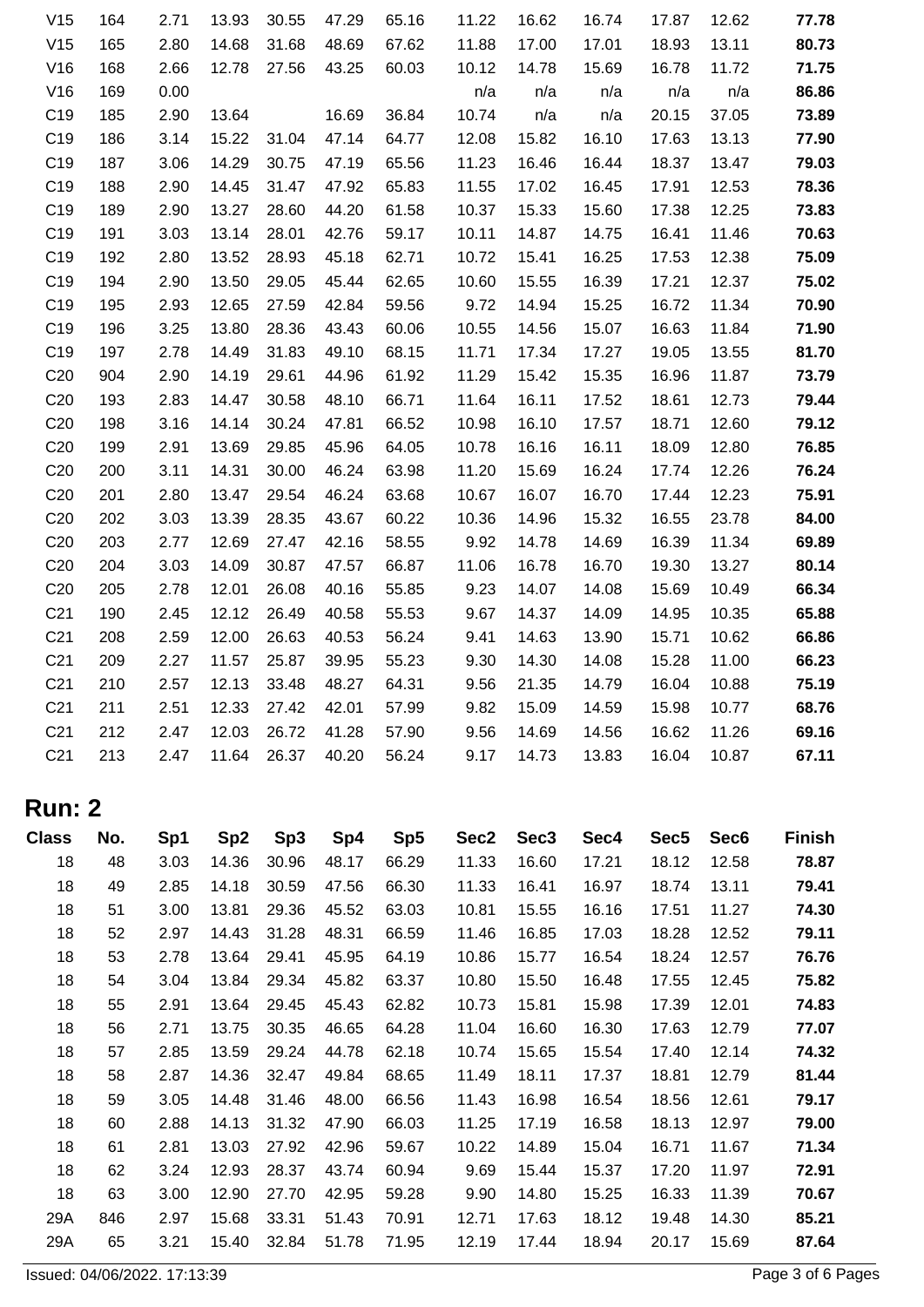| 89.61      | 15.01 | 21.53 | 19.07 | 18.20 | 12.70 | 74.60 | 53.07 | 34.00 | 15.80 | 3.10 | 66  | 29A            |
|------------|-------|-------|-------|-------|-------|-------|-------|-------|-------|------|-----|----------------|
| 96.34      | 16.83 | 23.02 | 20.67 | 18.75 | 13.39 | 79.51 | 56.49 | 35.82 | 17.07 | 3.68 | 67  | 29A            |
| 96.33      | 16.44 | 22.17 | 20.43 | 19.32 | 14.69 | 79.89 | 57.72 | 37.29 | 17.97 | 3.28 | 68  | 29A            |
| 67.87      | 11.15 | 16.16 | 14.18 | 14.25 | 9.42  | 56.72 | 40.56 | 26.38 | 12.13 | 2.71 | 71  | 39             |
| 80.64      | 13.24 | 18.13 | 17.87 | 16.84 | 11.48 | 67.40 | 49.27 | 31.40 | 14.56 | 3.08 | 72  | 39             |
| 84.17      | 13.06 | 19.69 | 18.46 | 17.81 | 12.41 | 71.11 | 51.42 | 32.96 | 15.15 | 2.74 | 73  | 39             |
| 69.50      | 11.15 | 16.37 | 14.54 | 14.41 | 9.95  | 58.35 | 41.98 | 27.44 | 13.03 | 3.08 | 74  | 39             |
| 69.96      | 11.14 | 16.45 | 15.11 | 14.22 | 10.18 | 58.82 | 42.37 | 27.26 | 13.04 | 2.86 | 75  | 39             |
| 66.79      | 10.54 | 15.69 | 14.10 | 14.41 | 9.51  | 56.25 | 40.56 | 26.46 | 12.05 | 2.54 | 76  | 39             |
| 86.52      | 15.02 | 20.37 | 18.24 | 17.81 | 12.21 | 71.50 | 51.13 | 32.89 | 15.08 | 2.87 | 81  | V <sub>1</sub> |
| 105.00     | 19.28 | 25.12 | 22.13 | 20.76 | 14.58 | 85.72 | 60.60 | 38.47 | 17.71 | 3.13 | 82  | V <sub>1</sub> |
| 92.57      | 16.09 | 21.73 | 20.18 | 18.41 | 12.90 | 76.48 | 54.75 | 34.57 | 16.16 | 3.26 | 83  | V <sub>1</sub> |
| 106.94     | 17.67 | 24.73 | 22.64 | 22.08 | 16.10 | 89.27 | 64.54 | 41.90 | 19.82 | 3.72 | 84  | V <sub>1</sub> |
| 95.30      | 16.53 | 22.61 | 20.46 | 18.99 | 13.60 | 78.77 | 56.16 | 35.70 | 16.71 | 3.11 | 85  | V <sub>1</sub> |
| 89.51      | 15.63 | 21.24 | 18.69 | 18.26 | 12.73 | 73.88 | 52.64 | 33.95 | 15.69 | 2.96 | 86  | V <sub>1</sub> |
| 91.58      | 16.88 | 21.13 | 19.25 | 17.56 | 13.35 | 74.70 | 53.57 | 34.32 | 16.76 | 3.41 | 789 | V <sub>2</sub> |
| 93.71      | 17.08 | 21.84 | 19.30 | 18.46 | 13.78 | 76.63 | 54.79 | 35.49 | 17.03 | 3.25 | 89  | V <sub>2</sub> |
| 94.80      | 16.94 | 22.97 | 20.64 | 18.08 | 13.04 | 77.86 | 54.89 | 34.25 | 16.17 | 3.13 | 90  | V <sub>2</sub> |
| 103.97     | 17.49 | 24.17 | 21.69 | 21.20 | 15.44 | 86.48 | 62.31 | 40.62 | 19.42 | 3.98 | 91  | V <sub>2</sub> |
| 79.49      | 13.35 | 18.55 | 16.59 | 16.00 | 12.02 | 66.14 | 47.59 | 31.00 | 15.00 | 2.98 | 97  | V <sub>2</sub> |
| 95.64      | 17.17 | 21.49 | 20.56 | 19.32 | 13.89 | 78.47 | 56.98 | 36.42 | 17.10 | 3.21 | 150 | V <sub>2</sub> |
| 73.81      | 12.17 | 17.53 | 15.89 | 15.25 | 10.36 | 61.64 | 44.11 | 28.22 | 12.97 | 2.61 | 94  | V <sub>3</sub> |
| 78.29      | 12.97 | 18.74 | 16.44 | 16.19 | 11.08 | 65.32 | 46.58 | 30.14 | 13.95 | 2.87 | 95  | V <sub>3</sub> |
| 82.19      | 13.68 | 18.88 | 17.95 | 16.75 | 11.90 | 68.51 | 49.63 | 31.68 | 14.93 | 3.03 | 96  | V <sub>3</sub> |
| 93.19      | 19.35 | 21.16 | 18.72 | 17.52 | 12.85 | 73.84 | 52.68 | 33.96 | 16.44 | 3.59 | 98  | V <sub>3</sub> |
| 103.64     | 18.08 | 23.29 | 21.65 | 20.32 | 15.41 | 85.56 | 62.27 | 40.62 | 20.30 | 4.89 | 99  | V <sub>3</sub> |
| 82.54      | 14.24 | 19.16 | 17.88 | 16.99 | 11.45 | 68.30 | 49.14 | 31.26 | 14.27 | 2.82 | 100 | V <sub>3</sub> |
| 95.63      | 16.13 | 22.44 | 20.22 | 19.64 | 13.57 | 79.50 | 57.06 | 36.84 | 17.20 | 3.63 | 102 | V <sub>4</sub> |
| 83.36      | 13.89 | 20.11 | 17.57 | 17.37 | 11.59 | 69.47 | 49.36 | 31.79 | 14.42 | 2.83 | 104 | V <sub>5</sub> |
| 97.57      | 16.45 | 22.64 | 20.44 | 20.28 | 14.81 | 81.12 | 58.48 | 38.04 | 17.76 | 2.95 | 108 | V <sub>6</sub> |
| 88.34      | 14.98 | 20.65 | 18.52 | 18.10 | 13.00 | 73.36 | 52.71 | 34.19 | 16.09 | 3.09 | 109 | V <sub>6</sub> |
| 83.89      | 13.83 | 19.45 | 17.87 | 17.56 | 12.36 | 70.06 | 50.61 | 32.74 | 15.18 | 2.82 | 133 | V <sub>6</sub> |
| 85.85      | 15.03 | 19.36 | 18.76 | 17.60 | 12.26 | 70.82 | 51.46 | 32.70 | 15.10 | 2.84 | 110 | V7             |
| 101.35     | 17.79 | 23.24 | 21.48 | 19.72 | 15.06 | 83.56 | 60.32 | 38.84 | 19.12 | 4.06 | 811 | V <sub>8</sub> |
| 83.35      | 14.20 | 19.48 | 17.48 | 16.51 | 12.33 | 69.15 | 49.67 | 32.19 | 15.68 | 3.35 | 814 | V8             |
| <b>DNF</b> | n/a   | n/a   | n/a   | n/a   | 17.08 |       |       |       | 20.64 | 3.56 | 80  | V8             |
| 93.77      | 16.14 | 22.12 | 19.91 | 19.02 | 13.59 | 77.63 | 55.51 | 35.60 | 16.58 | 2.99 | 111 | V8             |
| 87.48      | 14.93 | 20.39 | 18.80 | 17.76 | 12.60 | 72.55 | 52.16 | 33.36 | 15.60 | 3.00 | 113 | V <sub>8</sub> |
| 82.59      | 14.01 | 19.20 | 17.31 | 16.78 | 12.13 | 68.58 | 49.38 | 32.07 | 15.29 | 3.16 | 114 | V8             |
| 92.92      | 16.51 | 22.22 | 19.49 | 17.97 | 13.60 | 76.41 | 54.19 | 34.70 | 16.73 | 3.13 | 116 | V <sub>8</sub> |
| 84.38      | 14.43 | 20.08 | 17.80 | 17.00 | 11.95 | 69.95 | 49.87 | 32.07 | 15.07 | 3.12 | 118 | V8             |
| 83.09      | 14.38 | 19.57 | 17.54 | 17.00 | 11.69 | 68.71 | 49.14 | 31.60 | 14.60 | 2.91 | 823 | V9             |
| 80.00      | 14.28 | 18.66 | 16.62 | 16.21 | 11.33 | 65.72 | 47.06 | 30.44 | 14.23 | 2.90 | 829 | V9             |
| 82.93      | 14.01 | 19.33 | 17.73 | 17.23 | 11.88 | 68.92 | 49.59 | 31.86 | 14.63 | 2.75 | 117 | V9             |
| 77.63      | 12.54 | 18.59 | 16.45 | 16.12 | 11.18 | 65.09 | 46.50 | 30.05 | 13.93 | 2.75 | 122 | V9             |
| 89.56      | 15.27 | 20.86 | 19.00 | 18.40 | 13.08 | 74.29 | 53.43 | 34.43 | 16.03 | 2.95 | 123 | V9             |
| 92.12      | 16.72 | 21.40 | 19.21 | 17.65 | 13.74 | 75.40 | 54.00 | 34.79 | 17.14 | 3.40 | 124 | V9             |
| 86.29      | 14.93 | 19.99 | 18.31 | 17.39 | 12.58 | 71.36 | 51.37 | 33.06 | 15.67 | 3.09 | 125 | V9             |
| 90.29      | 15.17 | 21.02 | 19.09 | 18.58 | 13.29 | 75.12 | 54.10 | 35.01 | 16.43 | 3.14 | 126 | V9             |
| 81.36      | 13.32 | 19.13 | 17.30 | 16.99 | 11.68 | 68.04 | 48.91 | 31.61 | 14.62 | 2.94 | 127 | V9             |
| 91.45      | 16.32 | 22.00 | 19.33 | 18.03 | 12.76 | 75.13 | 53.13 | 33.80 | 15.77 | 3.01 | 128 | V9             |
| 78.76      | 14.12 | 18.68 | 16.03 | 15.92 | 11.10 | 64.64 | 45.96 | 29.93 | 14.01 | 2.91 | 129 | V9             |
|            |       |       |       |       |       |       |       |       |       |      |     |                |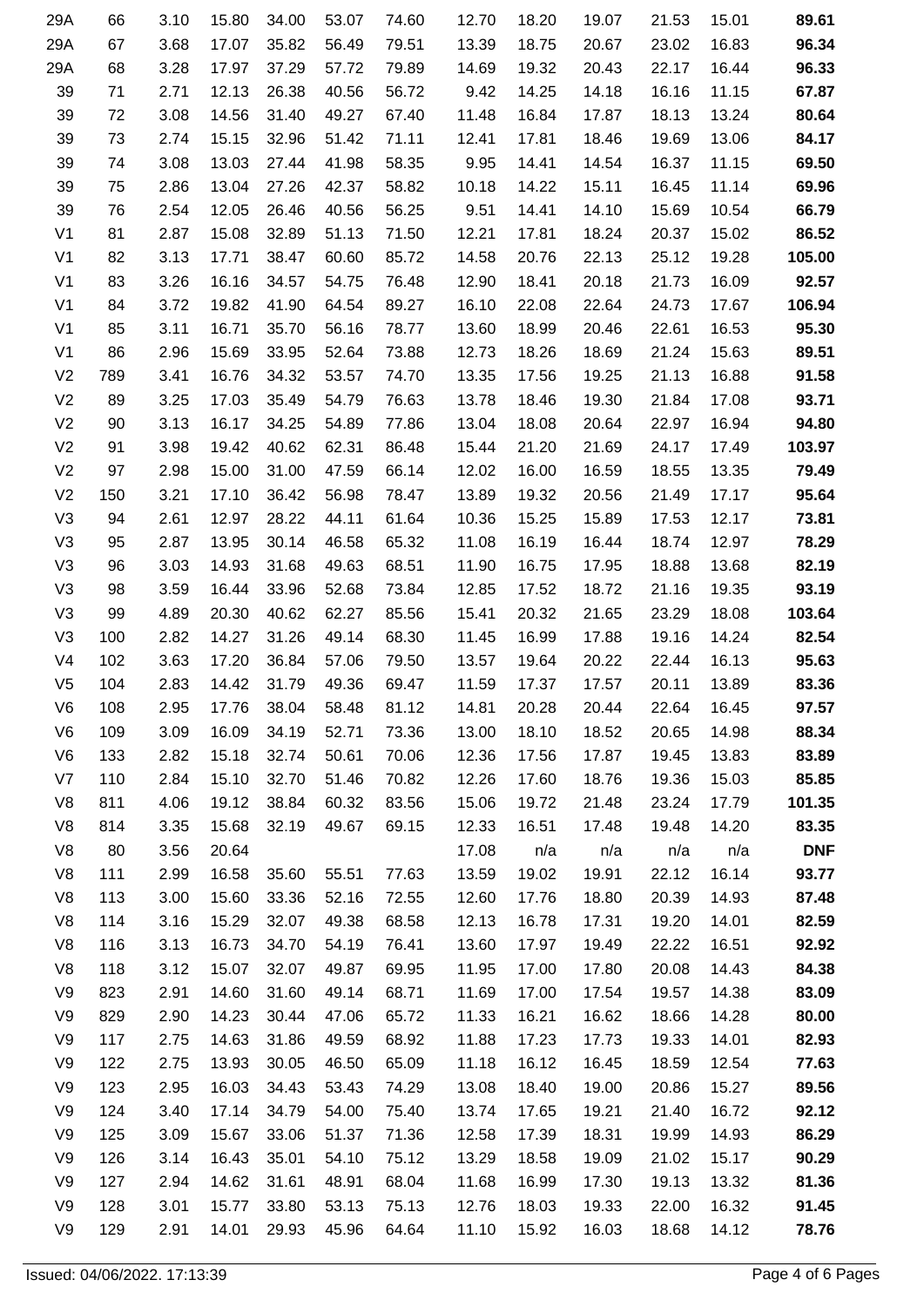| V10             | 836 | 2.74 | 13.50 | 29.37 | 45.82 | 63.82 | 10.76 | 15.87 | 16.45 | 18.00 | 12.76  | 76.58      |
|-----------------|-----|------|-------|-------|-------|-------|-------|-------|-------|-------|--------|------------|
| V10             | 132 | 2.93 | 15.04 | 32.08 | 49.71 | 69.52 | 12.11 | 17.04 | 17.63 | 19.81 | 13.82  | 83.34      |
| V10             | 134 | 3.00 | 14.78 | 32.22 | 49.60 | 69.42 | 11.78 | 17.44 | 17.38 | 19.82 | 13.65  | 83.07      |
| V10             | 135 | 3.02 | 15.33 | 33.48 | 52.63 | 72.96 | 12.31 | 18.15 | 19.15 | 20.33 | 14.09  | 87.05      |
| V10             | 136 | 2.66 | 13.17 | 29.88 | 46.21 | 64.37 | 10.51 | 16.71 | 16.33 | 18.16 | 12.98  | 77.35      |
| V10             | 137 | 2.93 | 15.02 | 32.63 | 51.50 | 71.44 | 12.09 | 17.61 | 18.87 | 19.94 | 13.99  | 85.43      |
| V10             | 138 | 3.03 | 15.59 | 32.96 | 51.33 | 71.86 | 12.56 | 17.37 | 18.37 | 20.53 | 14.26  | 86.12      |
| V10             | 139 | 2.87 | 15.45 | 33.70 | 52.80 | 72.97 | 12.58 | 18.25 | 19.10 | 20.17 | 14.48  | 87.45      |
| V10             | 140 | 3.35 | 15.87 | 34.90 | 54.19 | 75.25 | 12.52 | 19.03 | 19.29 | 21.06 | 14.58  | 89.83      |
| V10             | 141 | 2.77 | 14.69 | 32.89 | 50.58 | 70.23 | 11.92 | 18.20 | 17.69 | 19.65 | 13.96  | 84.19      |
| V11             | 105 | 3.33 | 14.96 | 32.76 | 50.01 | 70.73 | 11.63 | 17.80 | 17.25 | 20.72 | 13.92  | 84.65      |
| V11             | 106 | 2.84 | 14.50 | 31.43 | 48.96 | 68.69 | 11.66 | 16.93 | 17.53 | 19.73 | 13.71  | 82.40      |
| V11             | 146 | 2.89 | 14.07 | 30.94 | 48.29 | 67.88 | 11.18 | 16.87 | 17.35 | 19.59 | 14.78  | 82.66      |
| V11             | 147 | 2.73 | 13.25 | 29.63 | 46.20 | 64.34 | 10.52 | 16.38 | 16.57 | 18.14 | 13.19  | 77.53      |
| V13             | 849 | 3.27 | 16.72 | 34.49 | 53.71 | 74.56 | 13.45 | 17.77 | 19.22 | 20.85 | 14.69  | 89.25      |
| V13             | 115 | 3.00 | 14.95 | 33.09 | 50.62 | 71.56 | 11.95 | 18.14 | 17.53 | 20.94 | 14.47  | 86.03      |
| V13             | 149 | 3.10 | 15.61 | 33.54 | 53.58 | 76.35 | 12.51 | 17.93 | 20.04 | 22.77 | 14.43  | 90.78      |
| V13             | 151 | 3.02 | 16.09 | 34.61 | 53.72 | 74.52 | 13.07 | 18.52 | 19.11 | 20.80 | 14.85  | 89.37      |
| V13             | 153 | 2.98 | 15.15 | 32.91 | 51.39 | 71.47 | 12.17 | 17.76 | 18.48 | 20.08 | 14.91  | 86.38      |
| V14             | 857 | 2.83 | 14.98 | 32.47 | 51.20 | 71.62 | 12.15 | 17.49 | 18.73 | 20.42 | 14.73  | 86.35      |
| V14             | 155 | 2.97 | 14.34 | 30.76 | 47.53 | 65.83 | 11.37 | 16.42 | 16.77 | 18.30 | 13.28  | 79.11      |
| V14             | 156 | 3.10 | 15.50 | 33.97 | 54.85 | 76.03 | 12.40 | 18.47 | 20.88 | 21.18 | 15.74  | 91.77      |
| V14             | 157 | 2.81 | 14.98 | 32.60 | 50.08 | 69.88 | 12.17 | 17.62 | 17.48 | 19.80 | 14.27  | 84.15      |
| V14             | 158 | 2.96 | 13.50 | 28.93 | 44.56 | 61.82 | 10.54 | 15.43 | 15.63 | 17.26 | 12.53  | 74.35      |
| V14             | 160 | 2.90 | 14.73 | 31.27 | 47.86 | 70.24 | 11.83 | 16.54 | 16.59 | 22.38 | 13.90  | 84.14      |
| V15             | 162 | 3.60 | 17.78 | 37.15 | 58.10 | 80.04 | 14.18 | 19.37 | 20.95 | 21.94 | 16.73  | 96.77      |
| V15             | 163 | 2.63 | 14.35 | 30.35 | 46.88 | 70.71 | 11.72 | 16.00 | 16.53 | 23.83 | 129.29 | <b>DNF</b> |
| V15             | 164 | 2.70 | 13.35 | 29.60 | 45.58 | 62.98 | 10.65 | 16.25 | 15.98 | 17.40 | 11.84  | 74.82      |
| V15             | 165 | 2.83 | 14.23 | 31.10 | 47.83 | 67.01 | 11.40 | 16.87 | 16.73 | 19.18 | 13.02  | 80.03      |
| V16             | 168 | 2.80 | 12.95 | 27.63 | 42.56 | 58.98 | 10.15 | 14.68 | 14.93 | 16.42 | 11.48  | 70.46      |
| V16             | 169 | 2.71 | 15.53 | 32.32 | 49.57 | 68.45 | 12.82 | 16.79 | 17.25 | 18.88 | 13.35  | 81.80      |
| C <sub>19</sub> | 185 | 2.93 | 13.12 | 28.50 | 44.30 | 61.11 | 10.19 | 15.38 | 15.80 | 16.81 | 11.83  | 72.94      |
| C <sub>19</sub> | 186 | 3.03 | 14.24 | 42.40 | 57.72 | 74.99 | 11.21 | 28.16 | 15.32 | 17.27 | 12.06  | 87.05      |
| C <sub>19</sub> | 187 | 2.82 | 13.47 | 28.69 | 44.76 | 62.22 | 10.65 | 15.22 | 16.07 | 17.46 | 12.81  | 75.03      |
| C <sub>19</sub> | 188 | 2.86 | 13.92 | 29.82 | 45.54 | 63.35 | 11.06 | 15.90 | 15.72 | 17.81 | 12.07  | 75.42      |
| C <sub>19</sub> | 189 | 3.01 | 13.30 | 29.21 | 44.57 | 61.75 | 10.29 | 15.91 | 15.36 | 17.18 | 12.27  | 74.02      |
| C <sub>19</sub> | 191 | 3.02 | 12.96 | 27.61 | 42.08 | 58.74 | 9.94  | 14.65 | 14.47 | 16.66 | 11.42  | 70.16      |
| C <sub>19</sub> | 192 | 2.83 | 13.16 | 29.07 | 44.77 | 62.25 | 10.33 | 15.91 | 15.70 | 17.48 | 12.23  | 74.48      |
| C <sub>19</sub> | 194 | 2.93 | 13.17 | 28.54 | 44.31 | 61.43 | 10.24 | 15.37 | 15.77 | 17.12 | 12.18  | 73.61      |
| C <sub>19</sub> | 195 | 2.95 | 12.60 | 27.24 | 42.23 | 58.74 | 9.65  | 14.64 | 14.99 | 16.51 | 11.01  | 69.75      |
| C <sub>19</sub> | 196 | 2.94 | 12.68 | 26.79 | 41.16 | 57.71 | 9.74  | 14.11 | 14.37 | 16.55 | 11.47  | 69.18      |
| C <sub>19</sub> | 197 | 2.82 | 14.17 | 30.78 | 47.36 | 66.01 | 11.35 | 16.61 | 16.58 | 18.65 | 13.15  | 79.16      |
| C <sub>20</sub> | 904 | 2.52 | 12.70 | 27.46 | 42.43 | 58.57 | 10.18 | 14.76 | 14.97 | 16.14 | 11.30  | 69.87      |
| C <sub>20</sub> | 193 | 2.67 | 13.89 | 29.80 | 46.04 | 63.80 | 11.22 | 15.91 | 16.24 | 17.76 | 12.73  | 76.53      |
| C <sub>20</sub> | 198 | 3.03 | 13.87 | 29.32 | 45.33 | 63.12 | 10.84 | 15.45 | 16.01 | 17.79 | 12.03  | 75.15      |
| C <sub>20</sub> | 199 | 2.82 | 13.27 | 29.43 | 45.26 | 63.25 | 10.45 | 16.16 | 15.83 | 17.99 | 12.25  | 75.50      |
| C <sub>20</sub> | 200 | 2.97 | 13.81 | 29.04 | 45.35 | 62.87 | 10.84 | 15.23 | 16.31 | 17.52 | 11.82  | 74.69      |
| C <sub>20</sub> | 201 | 2.73 | 13.01 | 28.49 | 44.38 | 61.41 | 10.28 | 15.48 | 15.89 | 17.03 | 11.94  | 73.35      |
| C <sub>20</sub> | 202 | 2.88 | 13.12 | 27.90 | 43.19 | 59.69 | 10.24 | 14.78 | 15.29 | 16.50 | 11.91  | 71.60      |
| C <sub>20</sub> | 203 | 2.81 | 12.44 | 27.13 | 41.64 | 58.35 | 9.63  | 14.69 | 14.51 | 16.71 | 11.08  | 69.43      |
| C <sub>20</sub> | 204 | 2.76 | 12.72 | 27.39 | 42.81 | 61.05 | 9.96  | 14.67 | 15.42 | 18.24 | 12.79  | 73.84      |
| C <sub>20</sub> | 205 | 2.76 | 11.85 | 29.54 | 43.90 | 59.52 | 9.09  | 17.69 | 14.36 | 15.62 | 10.82  | 70.34      |
|                 |     |      |       |       |       |       |       |       |       |       |        |            |